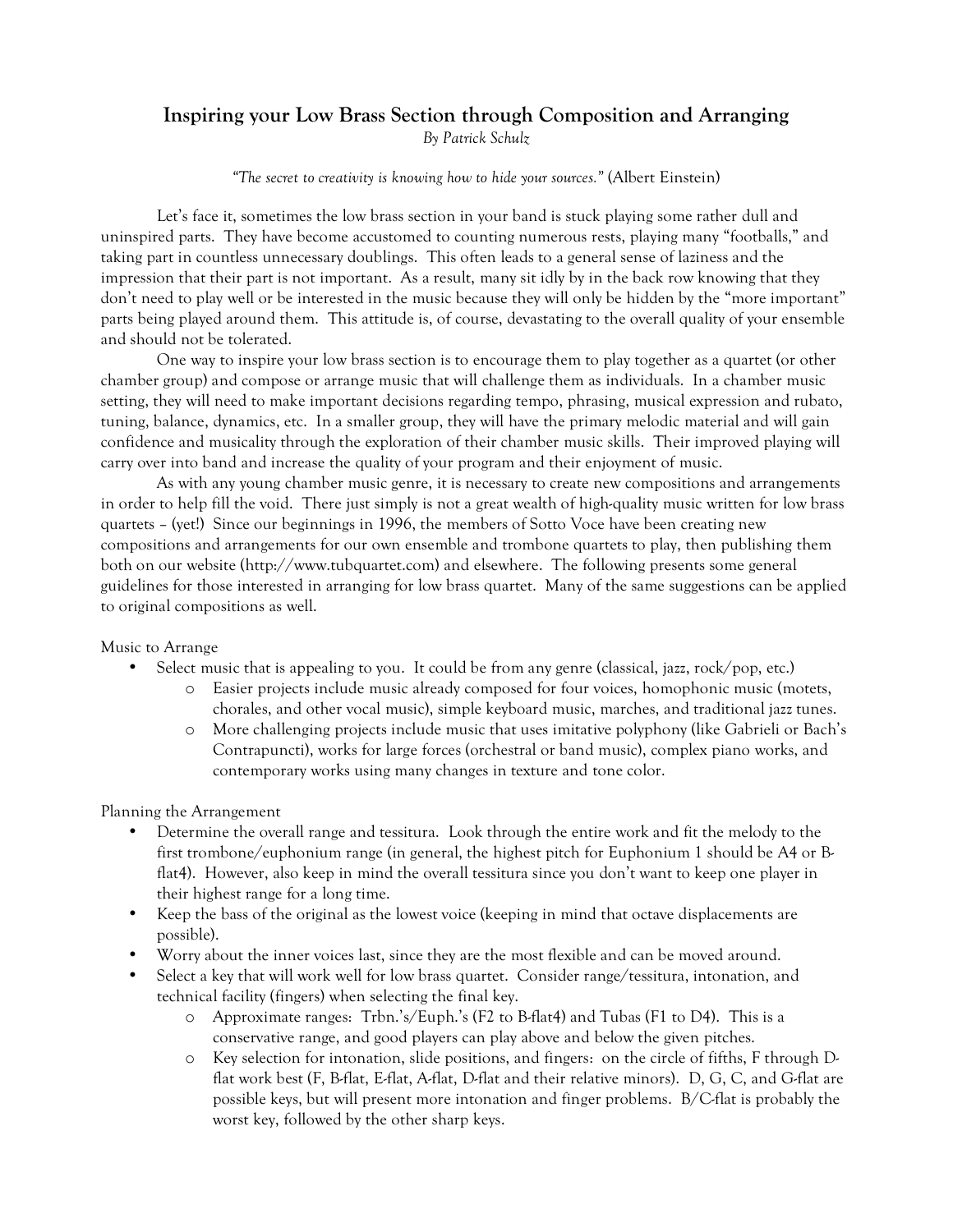- Typical Instrument Roles
	- o Tbn./Euph 1: the lead voice, sometimes accompaniment if melody is given to another voice.
	- o Tbn./Euph 2: assumes multiple roles plays in harmony with the first euphonium in a higher range, acts as a darker (bass trombone) voice to fill out the harmony, plays in rhythmic unison with the first tuba to create an accompaniment, and occasionally takes over for Euphonium 1 to allow that player some recovery time.
	- o Tbn. 3/Tuba 1: assumes multiple roles plays melodic lines harmonized by the other voices (set above and below Tuba 1), acts as a low tuba with the second tuba, and works with the second euphonium to create accompaniments.
	- o Bs Tbn./Tuba 2: bass line, occasionally plays low melodic lines (possibly unaccompanied).
	- o Sometimes, the second euphonium will actually be set lower than the first tuba since low thirds between two tubas sounds very thick. Also, if the first tuba is playing a melodic line, the second euphonium part will interfere less in a lower range.
- The Problem with Low Thirds
	- o Watch for low, close intervals (especially thirds). Due to the nature of the overtone series, a very muddy and undesirable sound results when tubas are written in low thirds.
	- $\circ$  As a general rule, avoid thirds that are lower than B-flat $2/D3$  (the B-flat on the second line of the bass clef and the D on the third line).
	- o Voicing lower thirds with a tuba and euphonium pair can help lessen the problem since there are fewer overtones in the euphonium sound. However, increasing the space between the root and third is still the best option.



o Listen to these voice combinations:

- o It is possible to have all voices in close proximity, but they must be in an upper register to be effective. By harmonizing each note of the melody, a barbershop or big band sound results.
- Voice-leading vs. voicing
	- o Every attempt should be made to obey the rules of traditional counterpoint for four-part voiceleading since a tonal arrangement is meant to emulate music based on that tradition.
	- o However, due to the homogenous nature of the tuba/euphonium quartet, the rules may be broken when a better voicing is the goal.
	- o When the arranger abandons the traditional rules, players are lead into odd interval leaps that may or may not be heard. Are better voicings more important than satisfying individual lines?
	- o If the outer parts are written to preserve a sense of melody, the inner parts can leap around to achieve better overall voicings.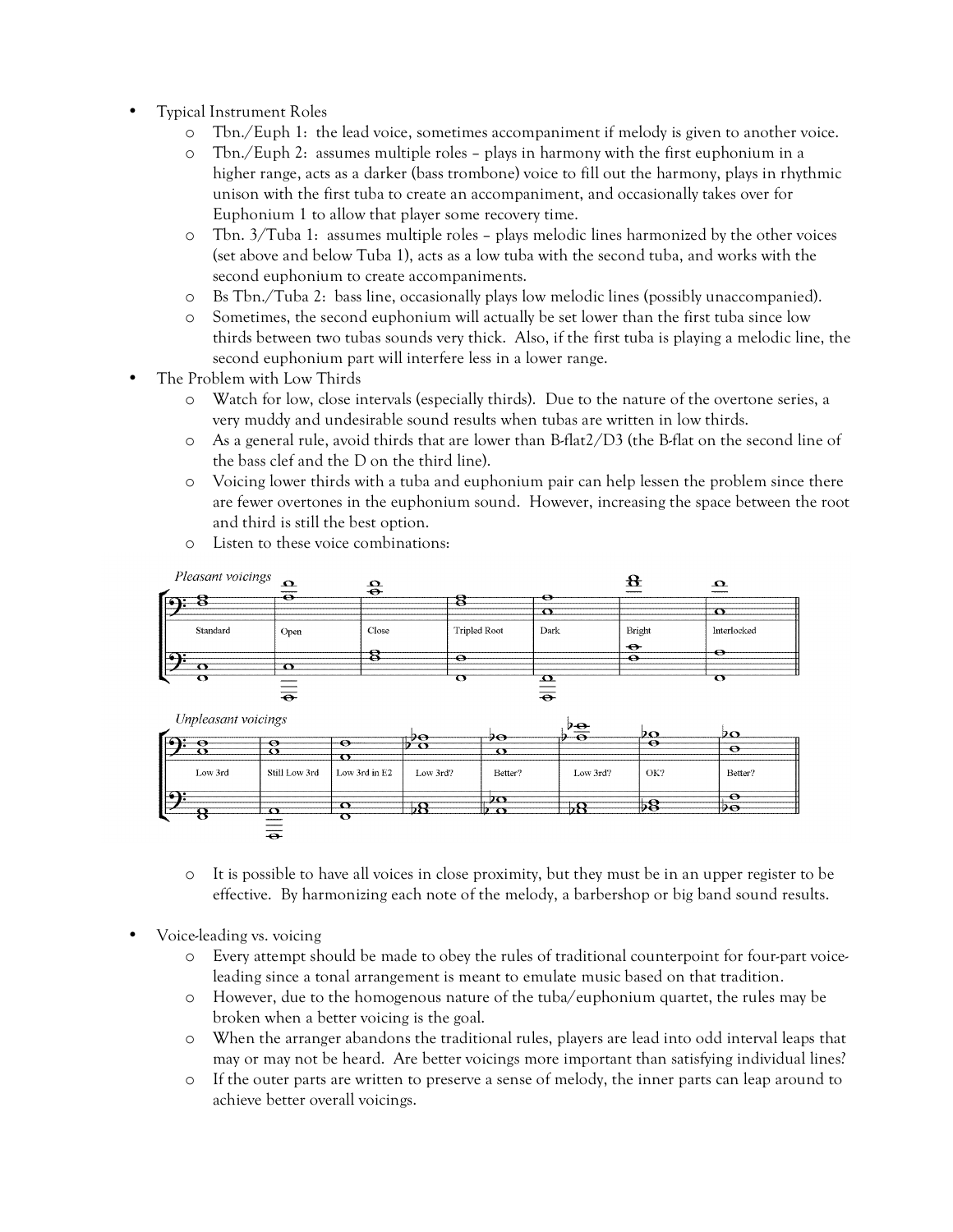o In general, try to write smooth melodic lines in each part, but make exceptions to avoid a muddy texture (especially with the inner voices).

Executing the Arrangement: Gabriel Grovlez's *Petites Litanies de Jésus*

- Let's take a look at the opening phrase of a keyboard work by Gabriel Grovlez that I was inspired to arrange for Sotto Voce.
- After finding the piano score, I considered the range of the entire work and discovered that the highest pitch was B-flat5. Because this is about one octave above the top euphonium's range, my first step was to transpose the entire work down an octave and assign each voice in the four-voice texture to the analogous part in the quartet (soprano to E1, alto to E2, tenor to T1, and bass to T2). Now everything is in a playable range. However, as you will hear, a transcription down the octave for tuba/euphonium quartet will usually not work because of the many low thirds and overall muddy texture.



• Next, I moved some of the melody into the first tuba part for variety. (I also knew that I would eventually be transposing to B-flat Major and this would make the tessitura of this melodic line a little bit too high for euphonium). It works better for the first tuba, an octave lower.

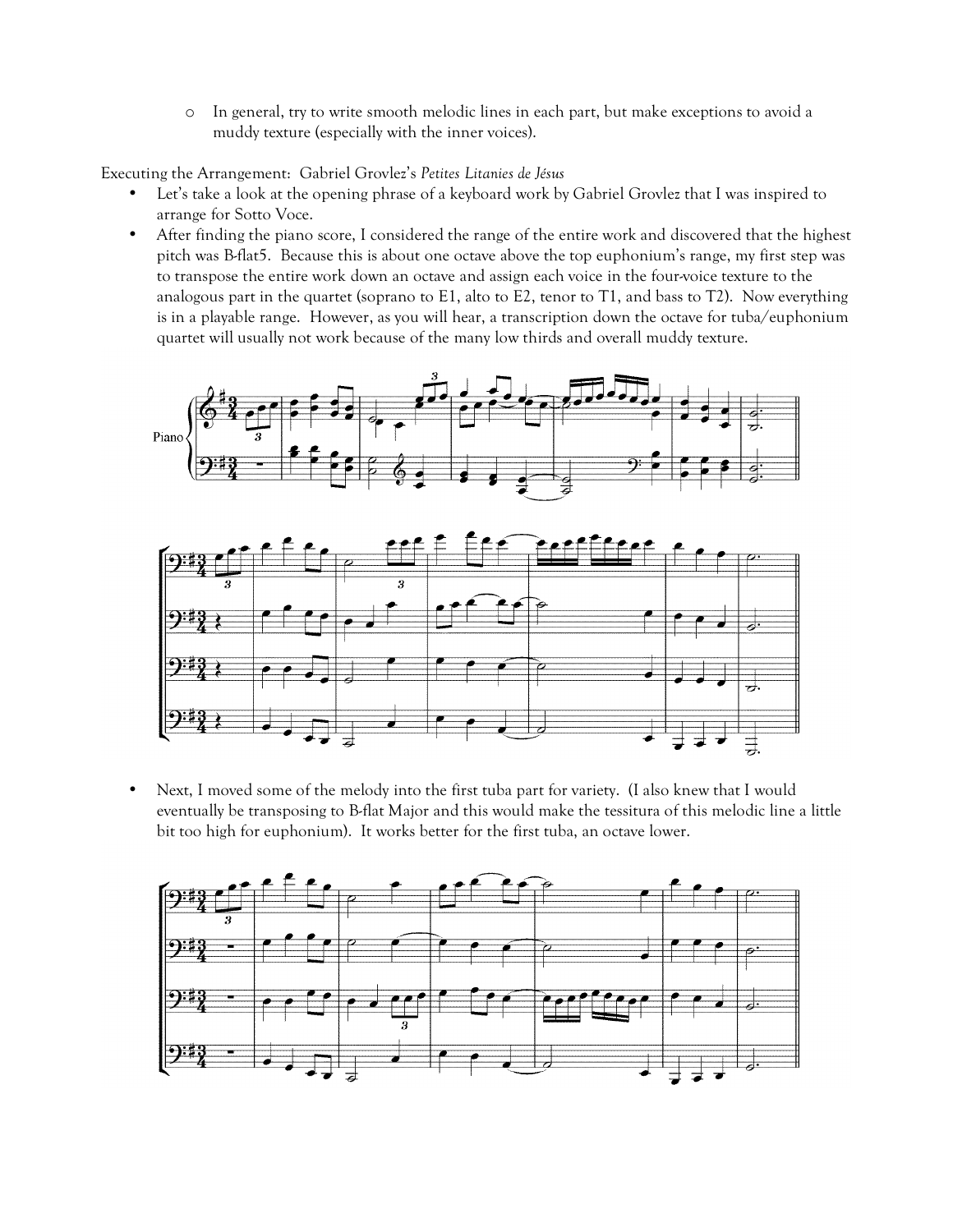- Usually, I arrange the inner voices by taking the tenor part, transposing it up an octave, and giving it to the second euphonium. Then, put the alto part in the first tuba part (keeping in mind that everything was already moved down an octave from the original). In this case, because the first tuba takes over the melody, the euphonium parts are playing what could have been played by the inner voices in mm. 3-6. Finally, I moved around the accompanying voices to achieve the best possible voicings and reasonable voice-leading.
- The final version is transposed to the key of B-flat Major. This key was selected because it is the brightest key for the entire work that will also translate well to the top euphonium. Remember that the highest pitch in the original was B-flat5. Does this mean that the first euphonium part will have to go up to D-flat5 (a major 6<sup>th</sup> below the original)? In an isolated case like this, a solution is to take that line down an octave. In my arrangement, I set it as a solo for the second euphonium and wrote the harmonies both above and below. The first euphonium then picks up the melodic line an octave higher when it is appropriate.



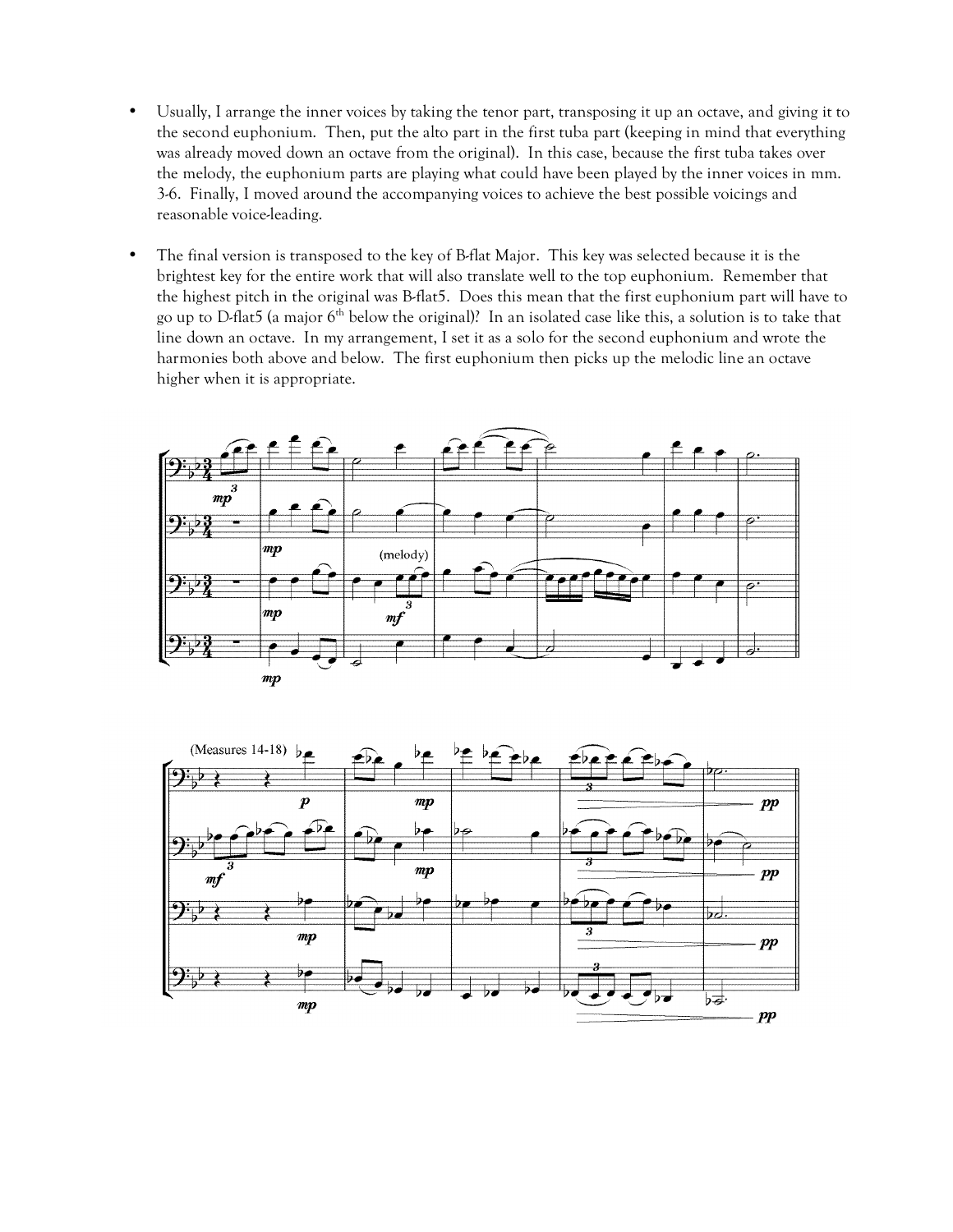# **Inspiring your Low Brass Section Through Band Repertoire**

*By Mike Forbes*

Low brass musicians certainly did NOT pick their instruments for melodies or solos (some didn't pick their instruments at all)! They understand their roll as fundamental "linemen" for the team. In most beginning band music there is an equality of difficulty and musical interest throughout all the parts simply because all the instrumentalists are equally inexperienced. As the music grows more advanced (middle/high school) there is a noticeable shift from "equality" to "special preference" as higher pitched instruments are generally given more expressive, virtuosic material. Some will argue that this is simple acoustics: the ear goes to the higher pitched instruments. Or some argue that it is simple physics: melody instruments are simply more agile and slides/big-fat-valves are two cumbersome to handle melody.

Unfortunately, the music written for the British Brass Band Tradition proves both of these theories completely wrong. From Cornets to BB-flat Basses, all the parts in a brass band demand the same virtuosity equally. We all know that the truth of the matter is that low brass instrumentalists are given non-challenging music because composers/directors/publishers think that low brass musicians cannot handle musical challenges; thus they continue to feed the problem. As music refuses to challenge low brass musicians time and time again, the low brass musician gives up the challenge…and, sometimes, the band program all together. It is crucial that band directors seek out compositions and arrangements that write material for the low brasses that is similar to the writing for other instruments. Equality of writing in terms of virtuosity, expressivity, and range has come a long way in today's band repertoire, however we still have a long way to go. This trend toward equality will only continue if band directors continue to demand it of writers and publishers.

*Key issues to what keeps low brass musicians interested in a piece of music:*

- Limited repetitive material
- Occasional melodic/thematic material
- Interesting/expressive voice leading (not just roots of chords)
- Divisi (or even "1 only" with light coupling with other "1 only's" in the band, (e.g. Chamber Music)
- Featured low brass section (soli)
- Idiomatic writing for low brass instruments
- Using the full gamut of expressive qualities available (slide glissando, full-range (ossia, if need be).

## *Examples of Band Repertoire favored by Low Brass Musicians:*

Genres

• Transcriptions (Elgar, Tchaikovsky, Liszt, Verdi, Weber, Mendelssohn, Rimsky-Korsakov)

• Marches (most always have a low brass feature, esp: Sousa: Stars & Stripes, Them Basses) British Composers

- Gustav Holst Suites & Transcriptions (Planets)
- Vaughan-Williams ("Toccata Marziale")
- Malcolm Arnold (Four Scottish Dances)
- Percy Grainger—Aussey (Lincolnshire Posey, Irish Tune/Shepherd's Hey)

### American Composers

- William Schumann (New England Tryptich)
- Leonard Bernstein Transcriptions
- Aaron Copland

Contemporary Composers

- Igor Stravinsky
- Silvestre Revueltas
- John Barnes Chance

Beginning Band Composers:

• (Carl Fischer Music): Sean O'Loughlin, Larry Clark, and now: Mike Forbes!